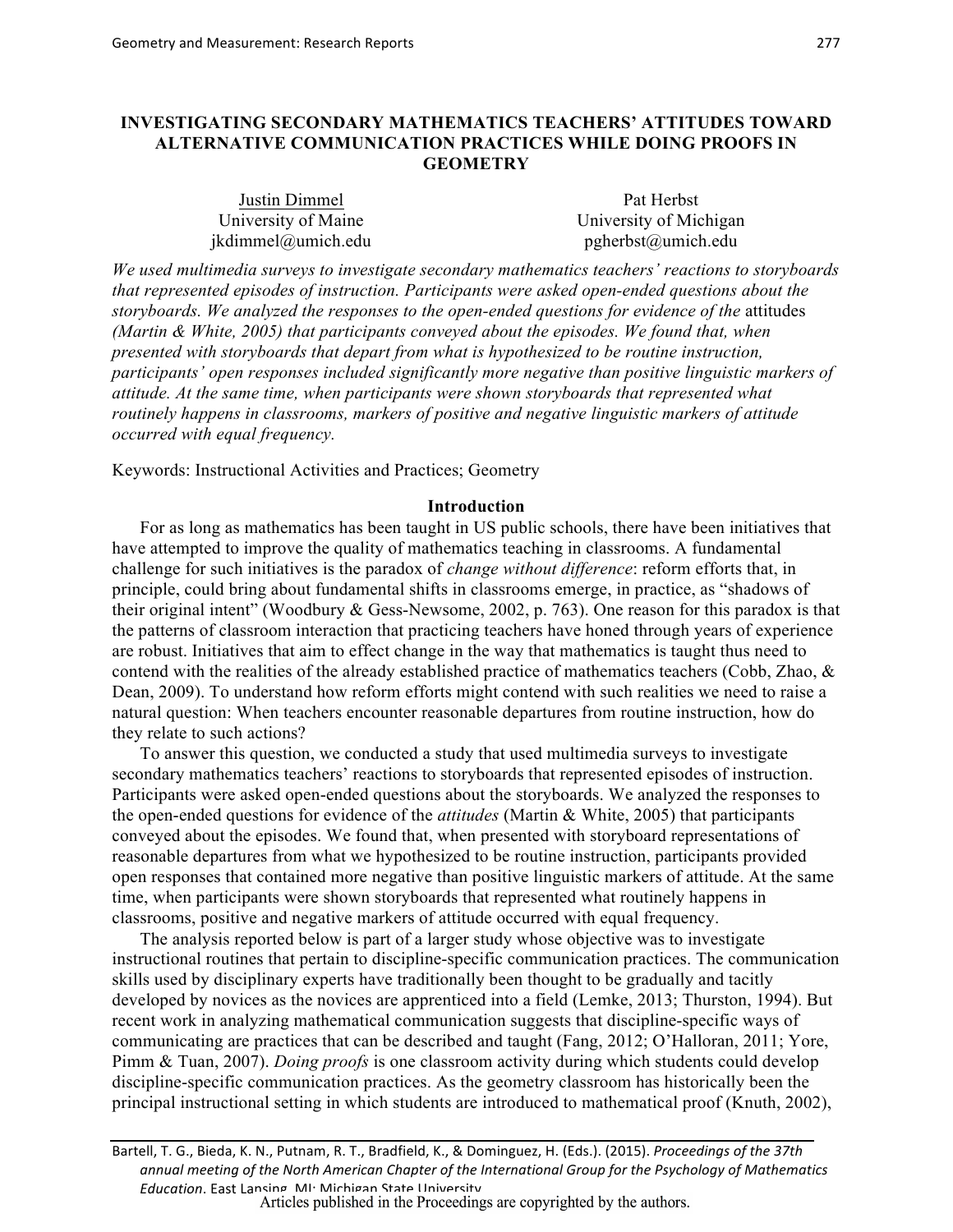the instructional situation of doing proofs in geometry (Herbst & Brach, 2006) was the focus of this study.

# **Theoretical Framework**

Classroom activity can be modeled as a social system in which an agent playing the role of teacher and other agents playing the roles of students act in accordance with tacit but mutually held norms (Herbst & Chazan, 2012). Such norms help characterize instructional situations: stable segments of classroom activity in which students' work is exchanged for claims that they have acquired items of knowledge (Herbst, 2006; Herbst & Brach, 2006). Though the instructional activity of doing proofs in geometry has been criticized by mathematics educators for being a misrepresentation of the work of proving in mathematics (Schoenfeld, 1988; Martin & Harel, 1989; Lockhart, 2009), it endures as an instructional setting where students are introduced to the notion that there is such a thing as mathematical proof. The goal of this work was to describe norms of the instructional situation of doing proofs that pertain to how student proofs are presented and checked in geometry classrooms.

We use *norm* to refer to those aspects of social situations that not only regularly happen but also that participants (in social situations) *expect* to happen (Garfinkel, 1963). In social situations, when people confront departures from what they expect, they can react with anxiety, bewilderment, or anger (Mehan & Wood, 1975). Such negative reactions are ways in which people mark that a norm has been breached. The work reported here used the notion of a *breaching experiment* (Garfinkel, 1963) to investigate secondary teachers' reactions to episodes of instruction in which hypothesized norms<sup>1</sup> of instructional situations were breached.

#### **Method**

Our method of inquiry combined a planned-comparison study with a virtual breaching experiment (Herbst, Aaron, Dimmel, & Erickson, 2013) in an instrument that we call a *virtual breaching experiment with control* (Dimmel & Herbst, 2014). The instrument was a multimedia survey that used storyboards to represent episodes of geometry instruction that were inspired by video records of actual geometry classrooms. Our use of storyboards to probe for recognition of norms is analogous to how scripted classroom videos have been used to probe teacher professional knowledge (Kaiser, 2014) and is an application of the cyclical use of records of practice (Jacobs, Kawanaka,  $\&$  Stigler, 1999). Each participant<sup>2</sup> in our study viewed two sets of parallel storyboards: one set of parallel storyboards represented departures from hypothesized norms (i.e., *breach* storyboards), and the other set of parallel storyboards represented instances of instruction that were hypothesized to be routine<sup>3</sup> (i.e., *control* storyboards). The storyboards that were designed to represent routine instruction (i.e., the control storyboards) were based on video records of actual geometry classrooms, hence our claim that these storyboards represent the instruction that might typically occur in geometry classrooms. The storyboards in a set were parallel in the sense that they targeted the same hypothesized norm.

After viewing each storyboard, participants were given four opportunities to provide openresponse data. The first question that participants were asked is: "What did you see happening in this scenario?" The purpose of prompting participants with this broad, open-ended question was to capture participants' overall reactions to the instances of doing proofs (hereafter: situation instances) that were represented by the different storyboards. This general open response question has been used in previous virtual breaching experiments (Herbst, Aaron, Dimmel, & Erickson, 2013) as a means to capture participants' reactions to storyboards. Participants had three other opportunities to provide open responses, following their review of each storyboard. These open response fields followed episode—how appropriate was the teacher's review of the proof in this scenario?—and

Bartell, T. G., Bieda, K. N., Putnam, R. T., Bradfield, K., & Dominguez, H. (Eds.). (2015). *Proceedings of the 37th* annual meeting of the North American Chapter of the International Group for the Psychology of Mathematics *Education*. East Lansing, MI: Michigan State University.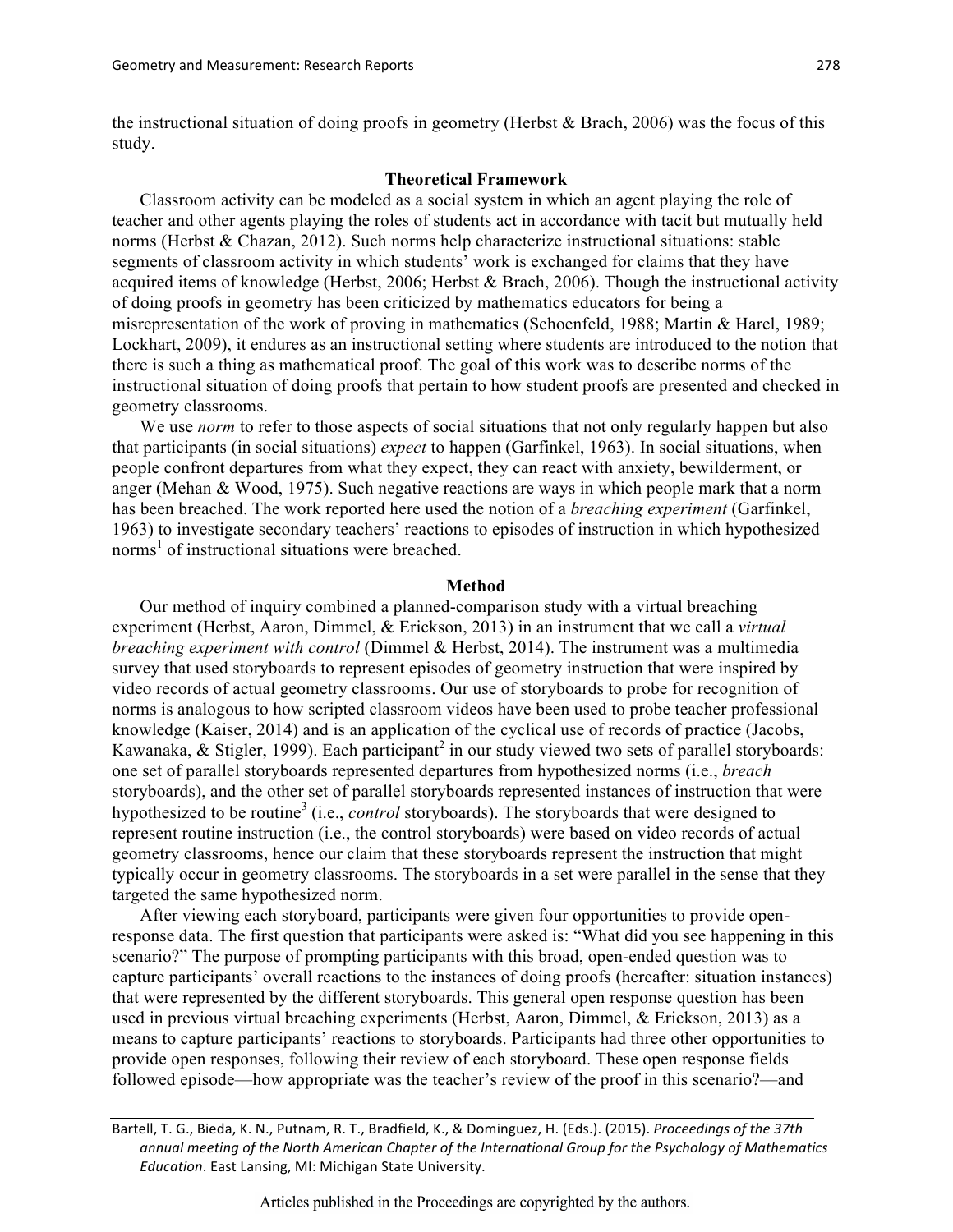segment-specific—how appropriate were the teacher's actions in this segment of the storyboard? appropriateness rating questions. <sup>4</sup> Following each rating question, participants were prompted to "Please explain your rating."

Responses to the four open response questions were coded using a scheme derived from the *attitude* system of the appraisal framework (Martin & White, 2005). Coding for attitude is a means to capture participants' ways of feeling (Martin & White, 2005) toward the situation instances represented by the storyboards. The attitude system differentiates statements of affect, judgment, and appreciation. Statements of *affect* convey personal feelings through linguistic markers of emotion, such as "sad", "happy" or "angry" (Read & Carroll, 2012). Statements of judgment convey evaluations of people and their deeds, such as "he is a good teacher." Statements of appreciation convey aesthetic evaluations of non-person things in the world (goods and services), such as "that is a clear proof" (Read & Carroll, 2012). The scheme we developed coded each response for all instances of attitude. Attitudes were classified by type—is it judgment, affect, or appreciation? target—e.g., the teacher, the proof—and polarity—positive or negative.

An example of a response that conveys a positive judgment of the teacher is: "teacher is guiding students effectively." In this response, the teacher is the target of the attitude and "effectively" is a positive evaluation of the action—guiding—that the teacher is described as doing in the scenario. Since the response is about the quality of how a person (i.e., the teacher) performs an action, it is coded as a positive judgment. An example response that contains a negative judgment of the teacher is: "This teacher is being a bit ridiculous." These examples were coded as judgments because, in each case, the targets of the appraisals are people and their deeds. An example response that contains an appreciation is: "the math proof was not accurate." In this example, a mathematical proof is the target of the appraisal. It was coded as a negative appraisal because the response states that the proof is " not accurate"

## **Reliability of the Attitude Coding Scheme**

The *attitude* scheme was tested for reliability by comparing coded responses of two independent coders<sup>5</sup>. The coders applied each scheme to 100 randomly selected texts in the corpus—25 of each of the 4 response types, roughly 10% of the total number of responses. Before each text was coded, it was blinded with respect to whether the response was provided for a storyboard in which the norm was breached or a storyboard in which the norm was not breached. The purpose of blinding the data was to minimize bias. The *kappa statistics* for the *attitude* coding for which there were sufficient instances of the codes to warrant the statistics are .79 for *negative judgments* of the teacher; .49 for *positive judgments* of the teacher; .77 for *negative mathematical* appreciations; .49 for *positive mathematical* appreciations. These *kappa* scores indicate moderate (.49), high (.76, .77, .79), and very high (.89) agreement between the coders.

#### **Data**

Data was gathered from 73 secondary mathematics teachers located within a 60-mile radius of Midwestern University. Participants completed the instrument during in-person and online data collection periods that occurred during the 2013-2014 academic year. The multimedia survey (described above) that contained the four storyboards was one of several instruments participants completed during a day-long data collection event.

#### **Results**

Each response in the corpus was coded for judgments, appreciations, or statements of affect, and each instance of an attitudinal appraisal was coded in each response. This means that it was possible for a response to contain multiple instances of the same kind of statement of attitude (e.g., there

Bartell, T. G., Bieda, K. N., Putnam, R. T., Bradfield, K., & Dominguez, H. (Eds.). (2015). *Proceedings of the 37th* annual meeting of the North American Chapter of the International Group for the Psychology of Mathematics *Education*. East Lansing, MI: Michigan State University.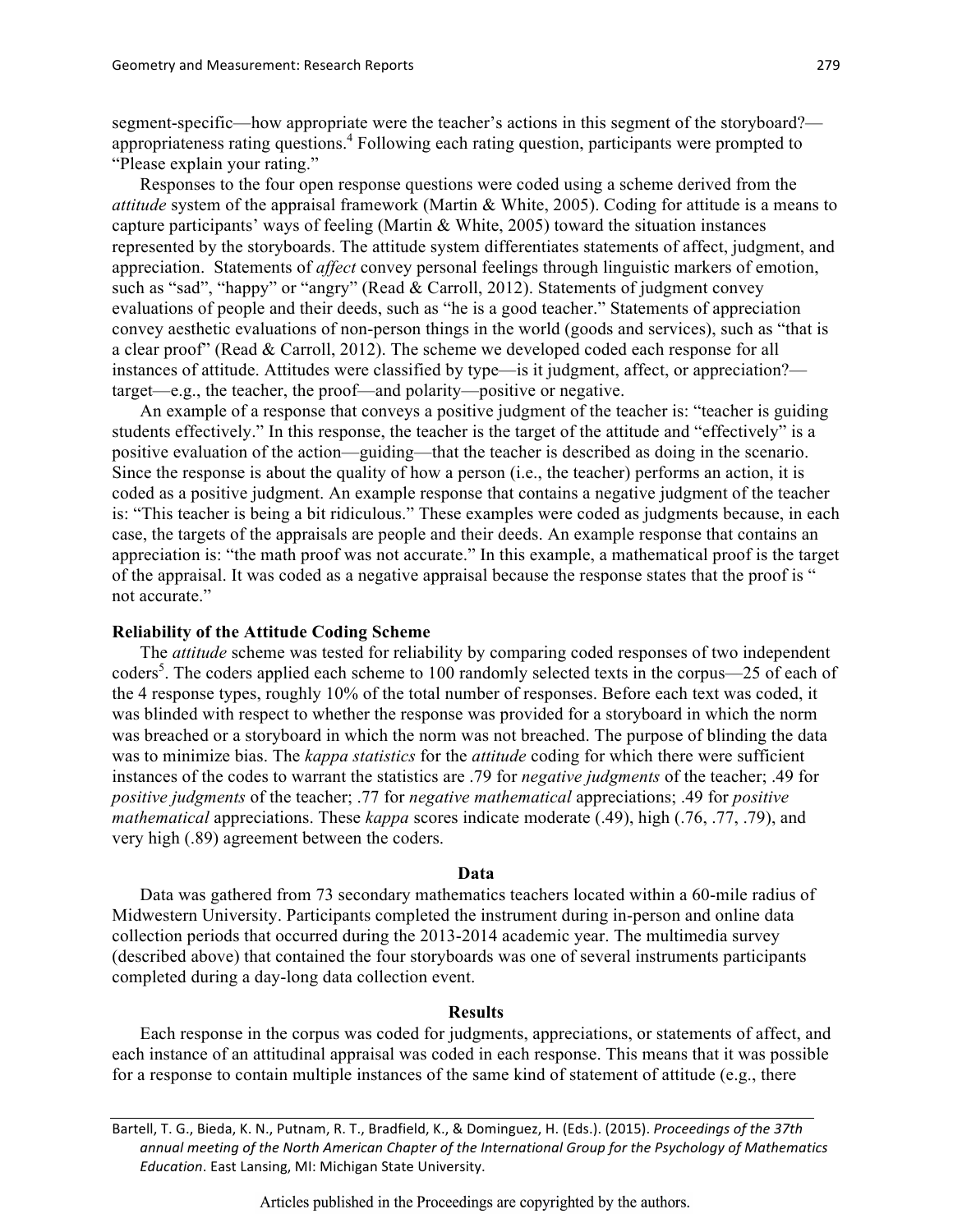could have been several judgments of a teacher), as well as instances of different kinds of statements of attitude (e.g., a judgment of the students, an appreciation of the proof), and statements of attitude that had different polarities (e.g., a response could contain both positive and negative judgments of the teacher).

We hypothesized that, in the case of storyboards that represent a breach of a norm, participants would react negatively. These negative reactions would be evident by higher numbers of negative statements of attitude. By contrast, based on the premise that the control storyboards represent routine teaching, we hypothesized that open responses associated with control storyboards would contain roughly equal numbers of positive and negative statements of attitude. Such a distribution of positive and negative statements of attitude could be explained on the basis of individual differences (among participants) alone.

Table 1 shows the total number of positive and negative statements of attitude throughout the open responses in the corpus. The results are reported according to storyboard condition. The entire corpus contained 1168 open responses to the 4 different open response questions, with equal numbers of responses to the breach and control conditions (584 responses per condition). These were divided equally (146 per question) among the 4 open response questions that were described above. The results reported in Table 1 are for the entire corpus across all 4 question types. Furthermore, the results reported in Table 1 are simple counts of the number of statements of positive or negative attitude that were coded in the open responses to the storyboards in the breach and control conditions.

| Storyboard<br>Condition      | <b>Statements of</b><br><b>Positive</b><br><b>Attitude</b> | <b>Statements of</b><br><b>Negative</b><br><b>Attitude</b> | Total |
|------------------------------|------------------------------------------------------------|------------------------------------------------------------|-------|
| <b>Breach</b><br>Storyboards | 211                                                        | 473                                                        | 684   |
| Control<br>Storyboards       | 309                                                        | 310                                                        | 619   |

**Table 1: Counts of statements of attitude, tallied by polarity and storyboard condition.**

The results reported in Table 1 are consistent with the hypotheses stated above. The open responses to the storyboards in which a hypothesized norm was breached had more statements of negative attitude than statements of positive attitude. In the case of the control storyboards, there were nearly equal numbers of positive and negative statements of appraisal. A chi-square test indicates that there is a significant association between storyboard condition and the number of positive or negative statements of attitude ( $\chi^2$  = 48.49, *p* <.001).

The unit of analysis for the results reported in Table 1 is a statement of attitude. This means that each statement of attitude in a response was included in the totals. To further investigate the relationship between attitude polarity and storyboard condition, we recoded the data to eliminate multiples, by polarity, within each response. Thus, if a response contained 3 positive statements of attitude and 2 negative statements of attitude, it was recoded as (1) for *positive attitude* and (1) for *negative attitude*. Table 2 reports tallies of statements of attitude after applying this reduction. The unit of analysis for the results reported in Table 2 is an open response (*n* = 584 for each storyboard condition).

The results reported in Table 2 are consistent with those reported above. Across the corpus for the control storyboards, there were 248 responses that contained at least one statement of positive

Bartell, T. G., Bieda, K. N., Putnam, R. T., Bradfield, K., & Dominguez, H. (Eds.). (2015). *Proceedings of the 37th* annual meeting of the North American Chapter of the International Group for the Psychology of Mathematics *Education*. East Lansing, MI: Michigan State University.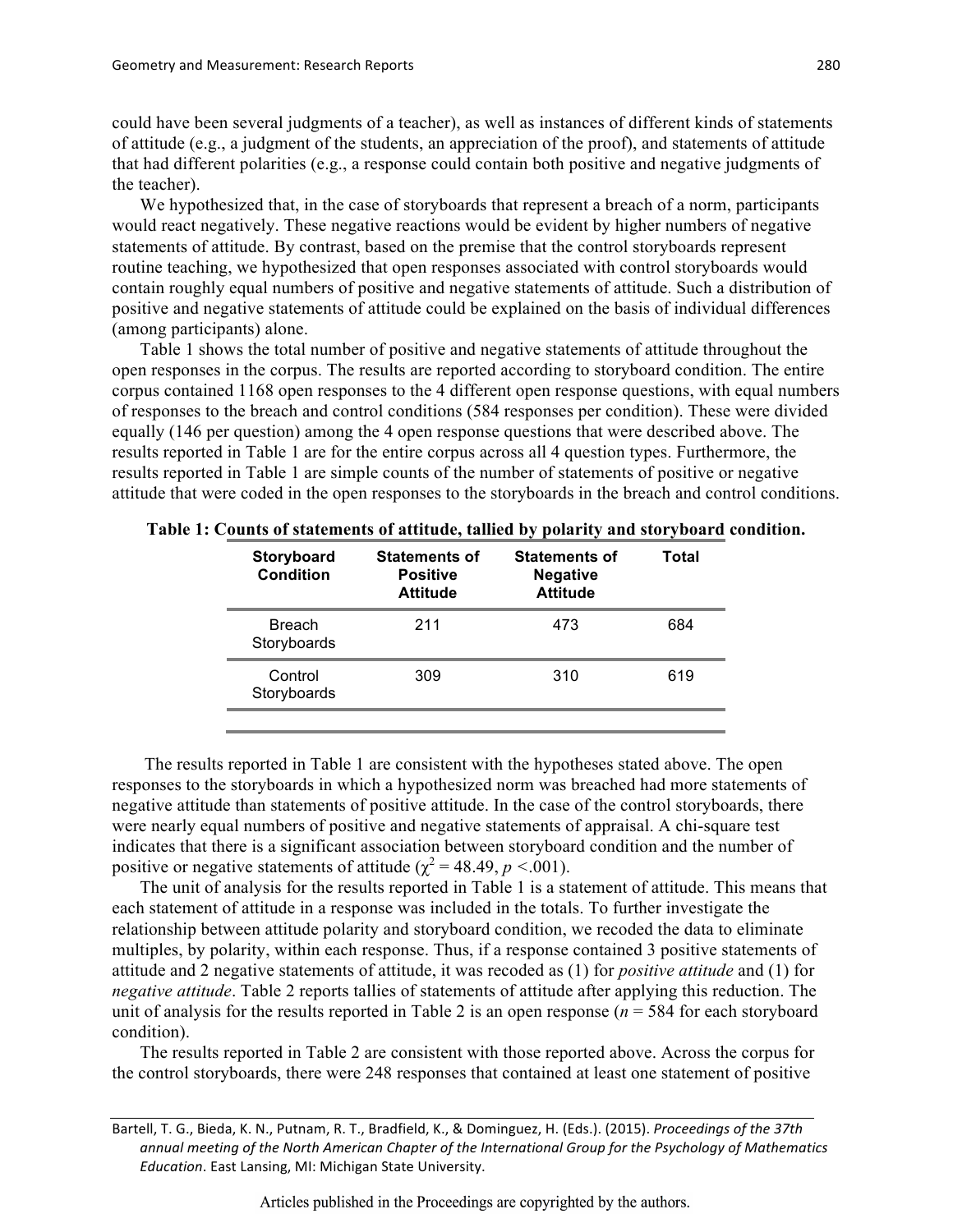| Table 2: Counts of open responses that contain positive or negative statements of attitude, by |  |  |
|------------------------------------------------------------------------------------------------|--|--|

| storyboard condition.                                      |                                                            |       |  |
|------------------------------------------------------------|------------------------------------------------------------|-------|--|
| <b>Statements of</b><br><b>Positive</b><br><b>Attitude</b> | <b>Statements of</b><br><b>Negative</b><br><b>Attitude</b> | Total |  |
| 176                                                        | 352                                                        | 528   |  |
| 248                                                        | 245                                                        | 493   |  |
|                                                            |                                                            |       |  |

attitude and 245 responses that contained at least one statement of negative attitude. By contrast, across the corpus for the breach storyboards, there were 176 responses that contained at least one statement of positive attitude compared to 352 responses that contained at least one statement of negative attitude. A chi-square test of association indicates that there is a significant relationship between storyboard condition and attitude polarity ( $\chi^2$  = 29.54, *p* <.001).

The results reported in Table 2 are a refinement of the results reported in Table 1 because multiples have been eliminated. The results reported in Table 3 (below) refine these results further by distinguishing 4 categories of response: those that contain only positive statements of attitude, those that contain only negative statements of attitude, those that contain both positive and negative statements of attitude, and those that contain no statements of attitude.

**Table 3: Counts of open responses that contain only positive attitude, only negative attitude, both, or neither.** 

| Storyboard<br><b>Condition</b> | <b>Statements of</b><br><b>Positive</b><br><b>Attitude</b> | <b>Statements</b><br>of Negative<br><b>Attitude</b> | <b>Both Positive and</b><br><b>Negative Attitude</b> | <b>None</b> | Total |
|--------------------------------|------------------------------------------------------------|-----------------------------------------------------|------------------------------------------------------|-------------|-------|
| <b>Breach</b><br>Storyboards   | 78                                                         | 254                                                 | 98                                                   | 154         | 584   |
| Control<br>Storyboards         | 166                                                        | 163                                                 | 82                                                   | 173         | 584   |
|                                |                                                            |                                                     |                                                      |             |       |

The results reported in Table 3 are consistent with those reported in Table 1 and Table 2. The breach storyboards contained more responses that contained only negative statements of attitude than responses that contained only positive statements of attitude. By contrast, the control storyboards contained nearly equal numbers of responses that contained only positive statements of attitude and responses that contained only negative statements of attitude. A chi-square test of association indicates a significant relationship between storyboard condition and the categories of attitude in Table 3 ( $\gamma^2$  = 54.12, *p* <.001)

The results reported above provide evidence to support our hypotheses: Throughout the corpus, the responses to the breach versions of the storyboards yielded more negative statements of attitude than positive statements of attitude. That responses to the breach versions of the storyboards produced more negative statements of attitude is consistent with the results of the breaching

Bartell, T. G., Bieda, K. N., Putnam, R. T., Bradfield, K., & Dominguez, H. (Eds.). (2015). *Proceedings of the 37th* annual meeting of the North American Chapter of the International Group for the Psychology of Mathematics *Education*. East Lansing, MI: Michigan State University.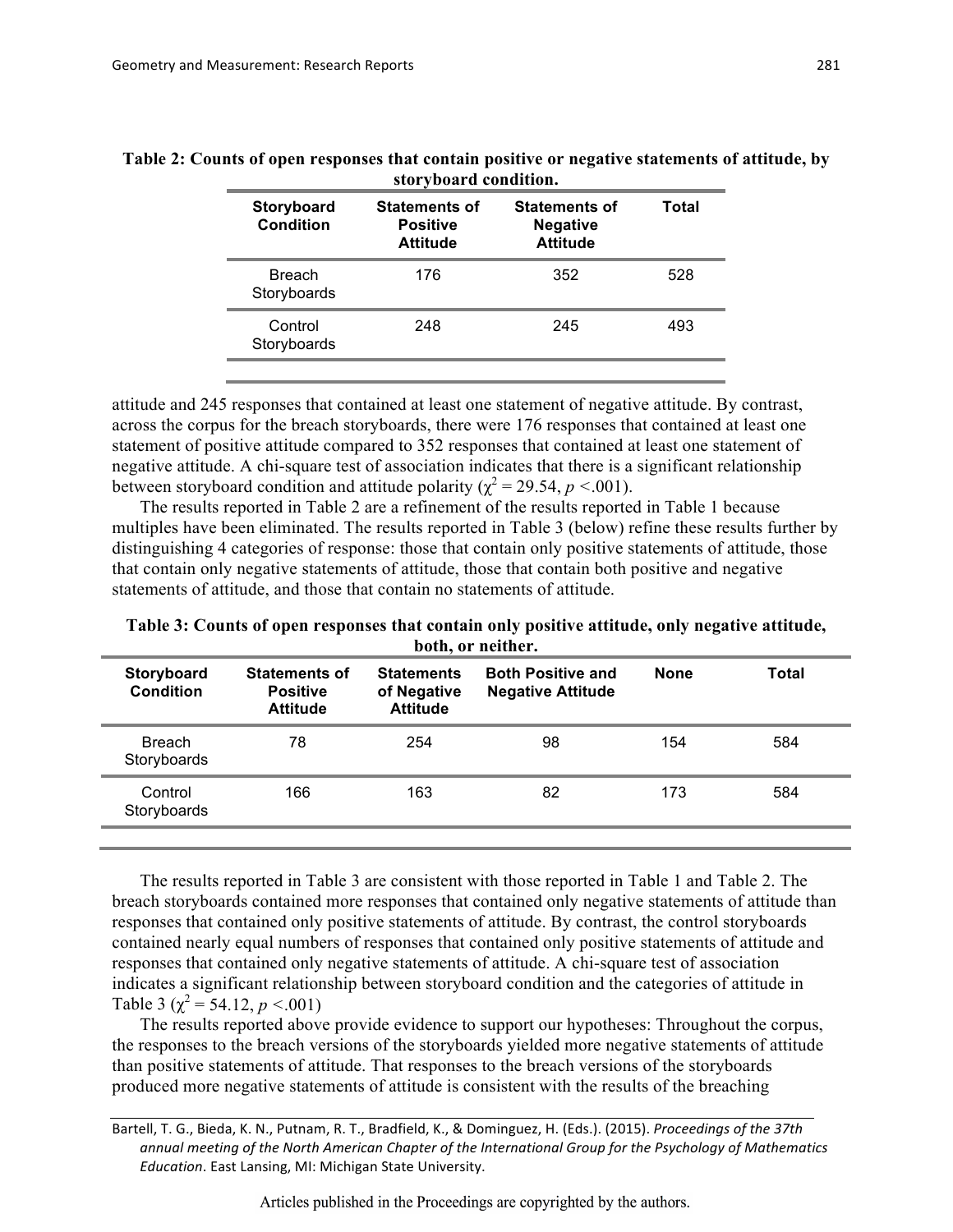experiments conducted by Garfinkel (1963) and the virtual breaching experiments conducted by others (Herbst, Aaron, Dimmel, & Erickson, 2013). In contrast with the breach storyboards, responses to the control storyboards contained roughly equal numbers of positive and negative statements of attitude. Because the breach and control storyboards were the same except during those frames where the teacher is shown breaching (or complying with) a hypothesized norm, it follows that the teacher's breach of the norm is what prompted participants to react negatively to the storyboard.

## **Conclusion**

We began with the question: When teachers encounter reasonable departures from the routine, how do they react? The results reported above provide evidence that secondary mathematics teachers react more negatively to episodes of instruction that represent breaches of hypothesized classroom norms than to episodes of instruction that represent instruction that is hypothesized to be routine. We provide context for these findings here by describing the nature of the breaches.

The storyboards representing instances of *doing proofs* were scripted to investigate communication practices expected by secondary teachers when proofs are presented (by students) and checked in geometry classrooms. An example of a routine practice for presenting proofs is that of a student going to the board and creating a mark-for-mark reproduction of an already completed proof—an act we call *proof transcription*. Such transcriptions of proofs by students do not match the practices used by disciplinary experts, where a proof is described verbally (with accompanying gestures) as it is generated at a blackboard (Artemeva & Fox, 2011; Greiffenhagen, 2014; Núñez, 2009).

In our study, one set of breach storyboards depicted teachers interfering with student transcriptions of proofs, for example, by requiring students to provide labels on a diagram before using those labels in a proof. The teacher's interference could be defended as reasonable on the grounds that the teacher is steering the student presenter toward staging a discovery—as opposed to a reproduction—of the proof that shows how the student engaged with the material artifact of the proof (Livingston, 1999). Such a move on the part of the teacher could be seen as an effort to bring the student's proof presentation practices more in line with disciplinary practices for presenting proofs (Greiffenhagen, 2014). In fact, some participants in the study remarked on the positive instructional value of the teacher's interference in such storyboards. Yet on the whole, the attitudes that participants expressed toward the teachers that interfered with the student transcriptions tended to be negative. What are we to make of these findings?

One implication is that it is possible that teachers could recognize, in the abstract, the value of an instructional alternative yet prefer, in actuality, the routines they have developed. The tendency toward routine is not evidence of a deficiency in teachers but is rather a fact of social life (Garfinkel, 1963). We see teachers' preference for routines as a resource that could be used to design instructional alternatives that are likely to have greater uptake by practicing teachers. For the work of managing student presentations of proofs in geometry classrooms, the expectation that students create mark-for-mark reproductions of proofs could be the basis for alternatives that would help students develop discipline-specific communication practices. An example of such an alternative could involve asking students to present proofs in pairs, where one student is responsible for generating the transcription and the other student explains the proof as the transcription is being completed. Such an alternative practice would recognize the value in the existing routine—i.e., that the proof that is displayed on the board is an accurate record of the work the student completed while at the same time provide a scaffold for students to develop the proof presentation skills that are used by mathematical experts.

Bartell, T. G., Bieda, K. N., Putnam, R. T., Bradfield, K., & Dominguez, H. (Eds.). (2015). *Proceedings of the 37th* annual meeting of the North American Chapter of the International Group for the Psychology of Mathematics *Education*. East Lansing, MI: Michigan State University.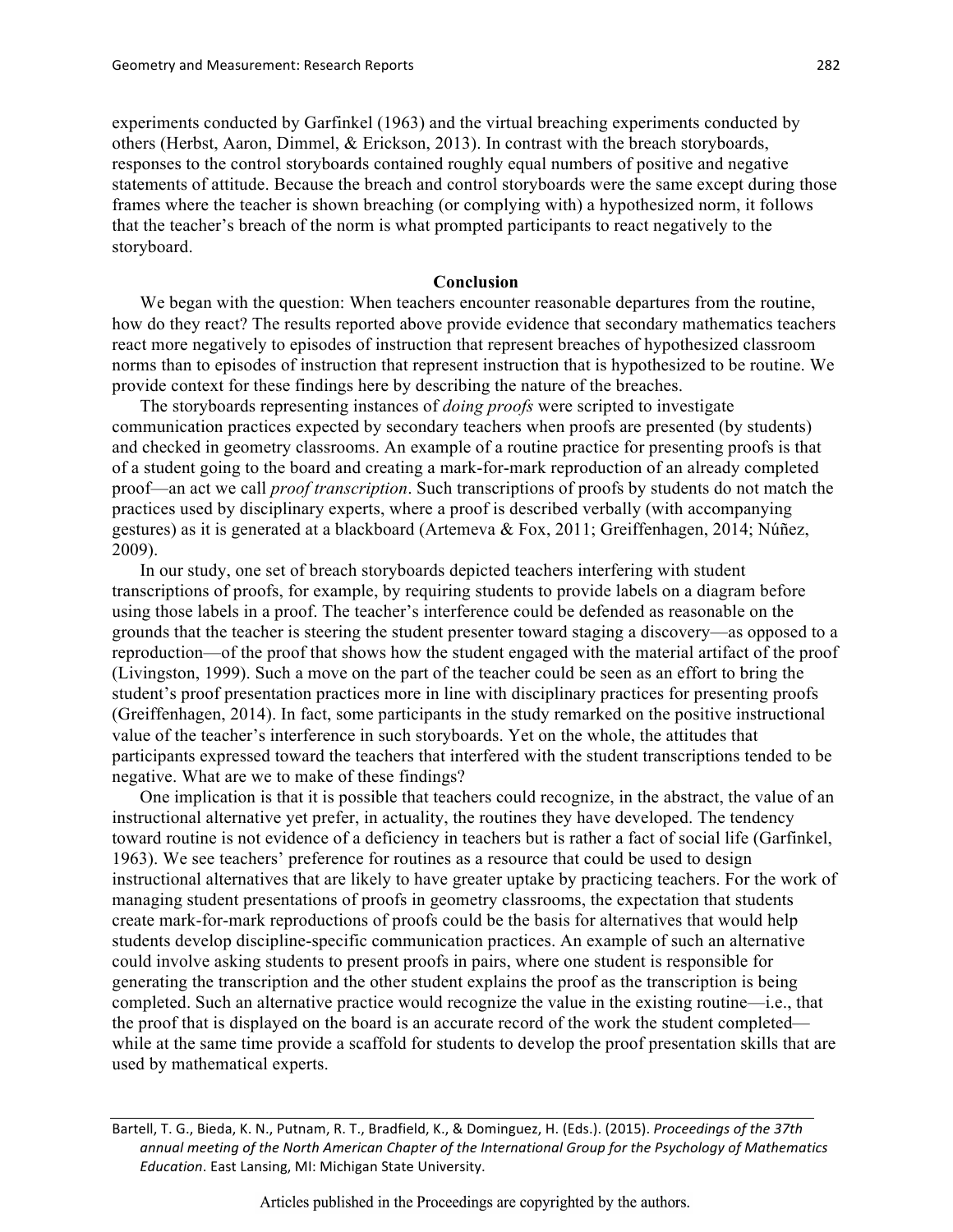### **Endnotes**

<sup>1</sup>The target norms were: (1) hypotheses about the details students are expected to include in a proof, and (2) hypotheses about how students are expected to present proofs during class.

<sup>2</sup>Participants were randomly assigned to one of five different treatment groups.

<sup>3</sup>The design of the study was described in a prior report. See (Dimmel & Herbst, 2014) for details.

<sup>4</sup> Analysis of the closed-ended responses to the rating questions were reported in a prior study (Dimmel & Herbst, 2014).

<sup>5</sup>We acknowledge the support of Nicolas Boileau for assisting with the reliability study.

#### **References**

- Artemeva, N., & Fox, J. (2011). The writing's on the board: the global and the local in teaching undergraduate mathematics through chalk talk. *Written Communication*, *28(4)*, 345–379.
- Cobb, P., Zhao, Q., & Dean, C. (2009). Conducting design experiments to support teachers' learning: A reflection from the field. *The Journal of the Learning Sciences*, *18*(2), 165-199
- Dimmel, J.K., & Herbst, P.G. (2014). What details do geometry teachers expect in students' proofs? A method for experimentally testing possible classroom norms. In Nicol, C., Liljedahl, P., Oesterle, S. & Allan, D. (Eds.). (2014). *Proceedings of the Joint Meeting of PME 38 and PME-NA 36 (Vol. 2)*(pp. 393 – 400). Vancouver, Canada: PME
- Fang, Z. (2012). Language correlates of disciplinary literacy. *Topics in Language Disorders*, *32*(1), 19-34.
- Garfinkel, H. (1963). A conception of and experiments with "trust" as a condition of concerted stable actions. The production of reality: Essays and readings on social interaction, 381-392.
- Greiffenhagen, C. (2014). The materiality of mathematics: Presenting mathematics at the blackboard. *The British Journal of Sociology, 65(3),* 502-529.
- Herbst, P.G., Aaron, W. A., Dimmel, J.K., and Erickson, A.W. (2013). Expanding students' involvement in proof problems: Are geometry teachers willing to depart from the norm? Paper presented at the Annual Meeting of the American Educational Research Association, San Francisco, CA. Available on Deep Blue at the University of Michigan, http://hdl.handle.net/2027.42/97425

Herbst, P. G. (2006). Teaching geometry with problems: Negotiating instructional situations and mathematical tasks. *Journal for Research in Mathematics Education*, 313-347.

- Herbst, P., & Brach, C. (2006). Proving and doing proofs in high school geometry classes: What is it that is going on for students?. *Cognition and Instruction*, *24*(1), 73-122.
- Herbst, P., & Chazan, D. (2012). On the instructional triangle and sources of justification for actions in mathematics teaching. *ZDM*, *44*(5), 601-612.
- Jacobs, J. K., Kawanaka, T., & Stigler, J. W. (1999). Integrating qualitative and quantitative approaches to the analysis of video data on classroom teaching. *International Journal of Educational Research*, *31*(8), 717-724.
- Kaiser, G. (2014) "Professional Knowledge of (Prospective) Mathematics Teachers Its Structure and Development." Plenary talk given at the 38th Annual Meeting of the International Group for the Psychology of Mathematics Education/36th Annual Meeting of the North American chapter of the Psychology of Mathematics Education.
- Knuth, E. J. (2002). Secondary school mathematics teachers' conceptions of proof. *Journal for research in mathematics education*, *33(5),* 379-405.
- Lemke, J.L. (2013) Multimedia and discourse analysis*.* In Gee, J. P., & Handford, M. (Eds.). *The Routledge handbook of discourse analysis,* 79-89. New York, NY: Routledge.
- Livingston, E. (1999). Cultures of proving. *Social Studies of Science*, *29*(6), 867-888.
- Lockhart, P. (2009). *A mathematician's lament*. New York: Bellevue Literary Press.
- Martin, W. G., & Harel, G. (1989). Proof frames of preservice elementary teachers. *Journal for Research in Mathematics Education 20(1)*, 41-51.
- Martin, J. & White, P. (2005). *The Language of Evaluation: Appraisal in English*. New York, NY: Palgrave Macmillan
- Mehan, H., & Wood, H. (1975). *The reality of ethnomethodology*. New York: Wiley

Bartell, T. G., Bieda, K. N., Putnam, R. T., Bradfield, K., & Dominguez, H. (Eds.). (2015). *Proceedings of the 37th* annual meeting of the North American Chapter of the International Group for the Psychology of Mathematics *Education*. East Lansing, MI: Michigan State University.